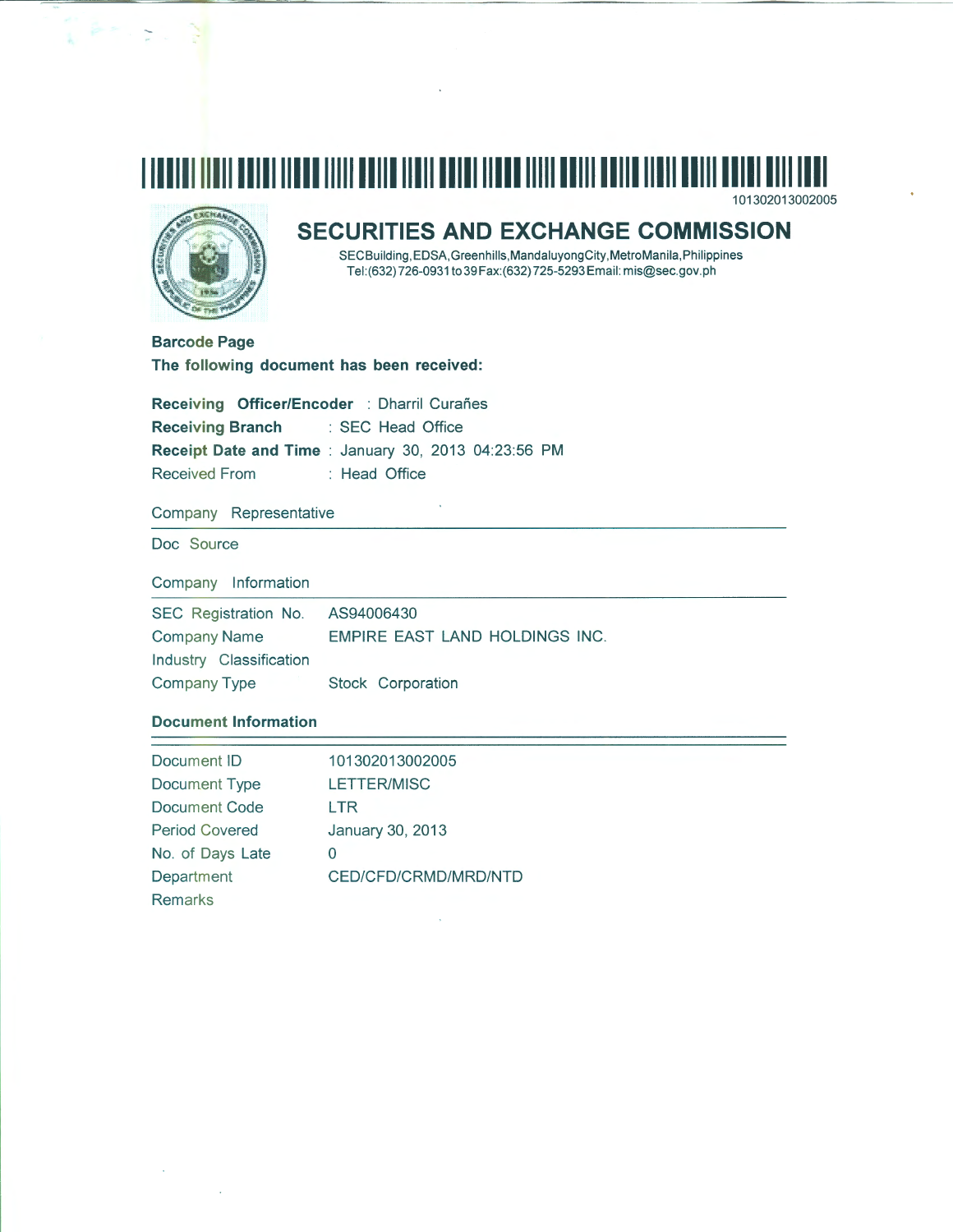

January 30, 2013

Disclosure Department Philippine Stock Exchange, Inc. 3/F Tower One and Exchange Plaza Ayala Triangle, Ayala Avenue Makati City

Attention: Ms. Janet A. Encarnacion Head

Gentlemen:

Ă.

In compliance with SEC Memorandum Circular No. 3, Series of 2007 on the Amendments to the Reportorial Requirements, we submit herewith the Certification on Board Attendance of Empire East for the 2012.

Very truly yours,

→<br>EVELYN G. CACHO<br>Vice President for Finance

and Corporate Information Officer

### **Empire East Land Holdings, Inc.**

21/F The World Centre, 330 Sen. Gil Puyat Avenue Extension, Makati City 1200, Philippines • Tels: (632) 867-8351 to 59